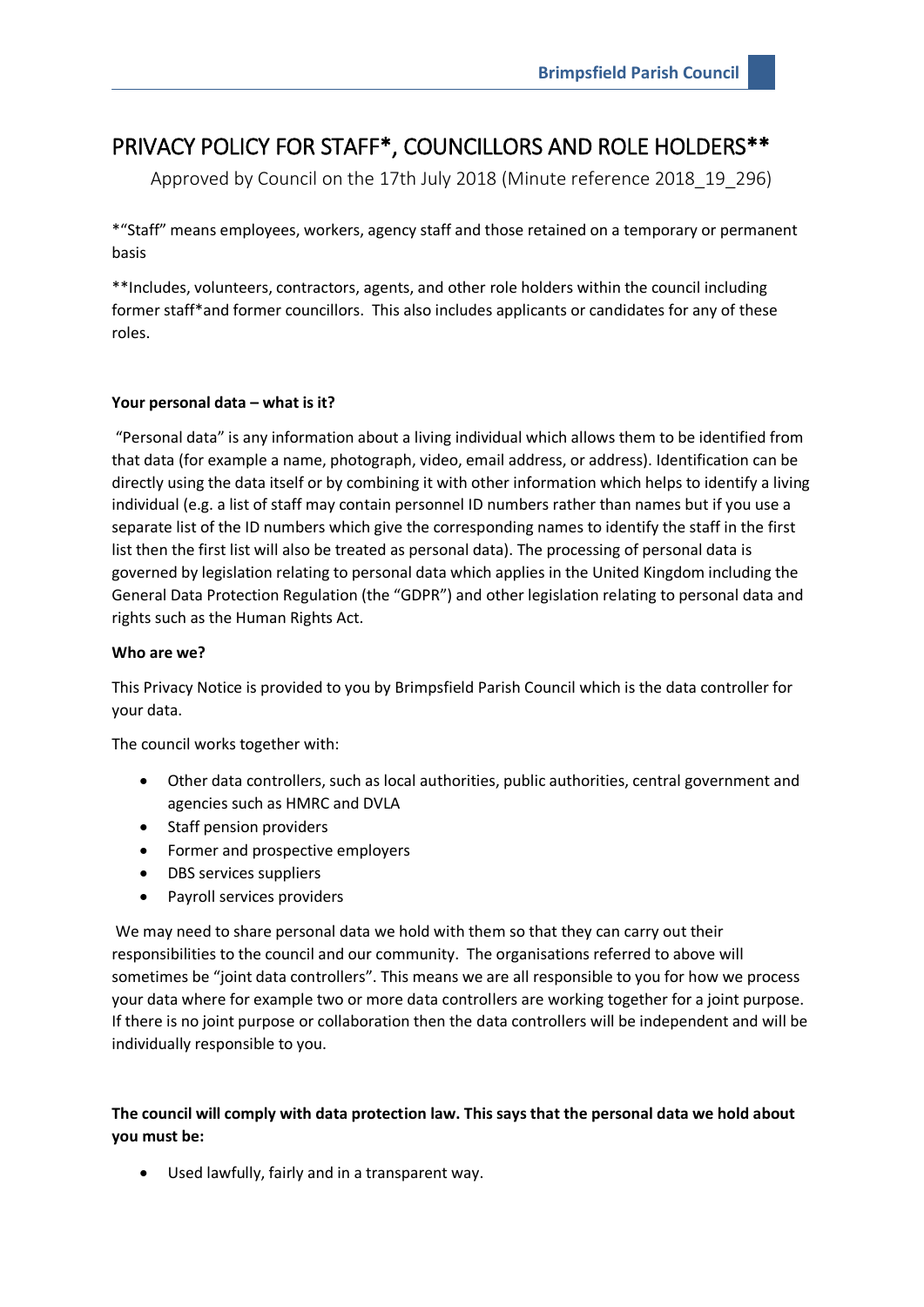- Collected only for valid purposes that we have clearly explained to you and not used in any way that is incompatible with those purposes.
- Relevant to the purposes we have told you about and limited only to those purposes.
- Accurate and kept up to date.
- Kept only as long as necessary for the purposes we have told you about.
- Kept and destroyed securely including ensuring that appropriate technical and security measures are in place to protect your personal data to protect personal data from loss, misuse, unauthorised access and disclosure.

#### **What data do we process?**

- Names, titles, and aliases, photographs.
- Start date / leaving date
- Contact details such as telephone numbers, addresses, and email addresses.
- Where they are relevant to our legal obligations, or where you provide them to us, we may process information such as gender, age, date of birth, marital status, nationality, education/work history, academic/professional qualifications, employment details, hobbies, family composition, and dependants. • Non-financial identifiers such as staff identification numbers, tax reference codes, and national insurance numbers.
- Financial identifiers such as bank account numbers and payment/transaction identifiers.
- Financial information such as National Insurance number, pay and pay records, tax code, tax and benefits contributions, expenses claimed.
- Other operational personal data created, obtained, or otherwise processed in the course of carrying out our activities, including but not limited to, CCTV footage, recordings of telephone conversations, IP addresses and website visit histories, logs of visitors, and logs of accidents, injuries and insurance claims.
- Next of kin and emergency contact information
- Recruitment information (including copies of right to work documentation, references and other information included in a CV or cover letter or as part of the application process and referral source (e.g. agency, staff referral))
- Location of employment or workplace.
- Other staff data (not covered above) including; performance management information, certificates, employment status; information for disciplinary and grievance proceedings; and personal biographies
- Information about your use of our information and communications systems.

## **We use your personal data for some or all of the following purposes:**

Please note: We need all the categories of personal data in the list above primarily to allow us to perform our contract with you and to enable us to comply with legal obligations.

- Making a decision about your recruitment or appointment.
- Determining the terms on which you work for us.
- Checking you are legally entitled to work in the UK.
- Paying you and, if you are an employee, deducting tax and National Insurance contributions.
- Providing any contractual benefits to you
- Liaising with your pension provider.
- Administering the contract we have entered into with you.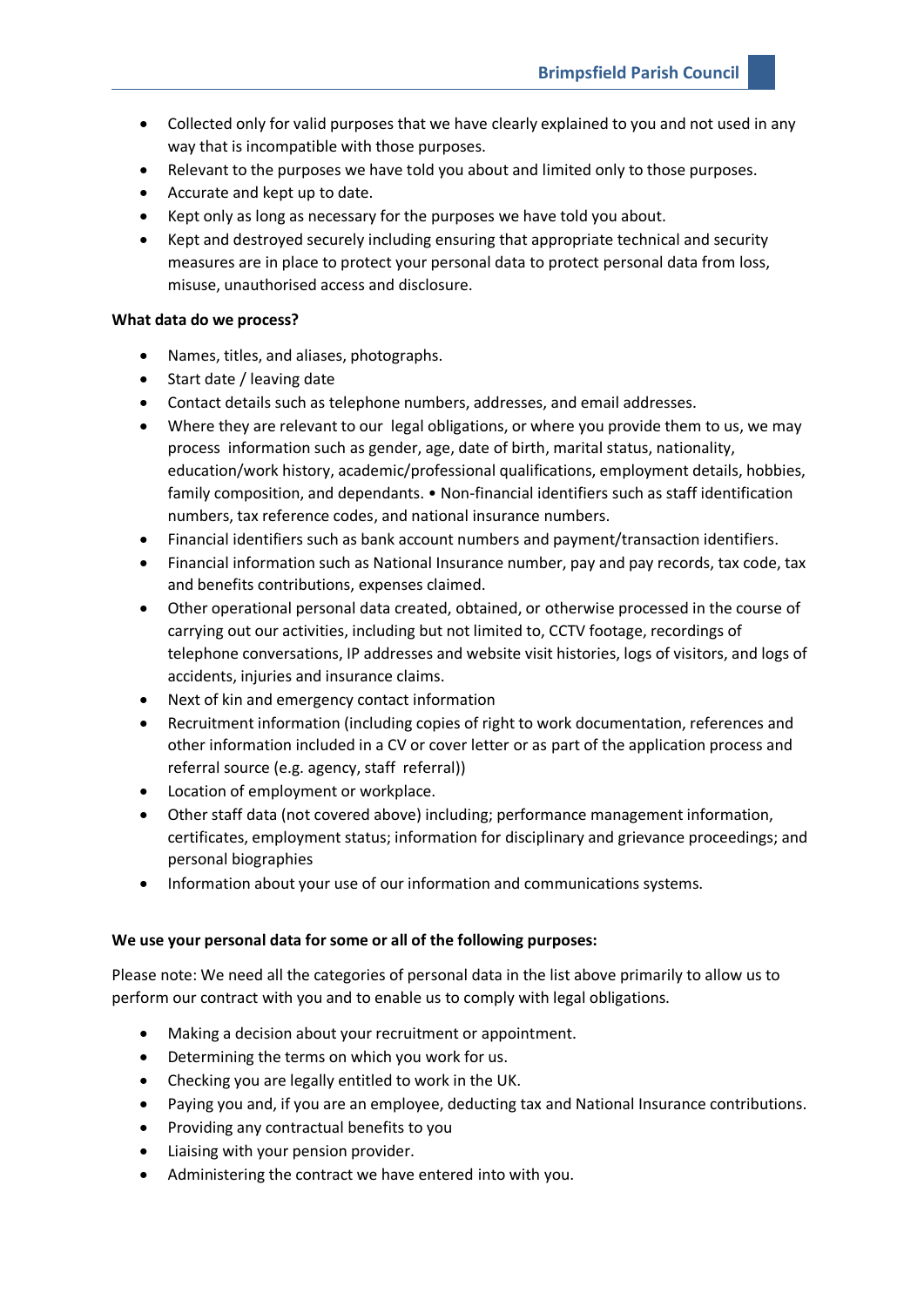- Management and planning, including accounting and auditing.
- Conducting performance reviews and determining performance requirements.
- Making decisions about salary reviews and compensation.
- Assessing qualifications for a particular job or task, including decisions about promotions.
- Conducting grievance or disciplinary proceedings.
- Making decisions about your continued employment or engagement.
- Making arrangements for the termination of our working relationship.
- Education, training and development requirements.
- Dealing with legal disputes involving you, including accidents at work.
- Ascertaining your fitness to work.
- Managing sickness absence.
- Complying with health and safety obligations.
- To prevent fraud.
- To monitor your use of our information and communication systems to ensure compliance with our IT policies.
- To ensure network and information security, including preventing unauthorised access to our computer and electronic communications systems and preventing malicious software distribution.
- To conduct data analytics studies to review and better understand employee retention and attrition rates.
- Equal opportunities monitoring.
- To undertake activity consistent with our statutory functions and powers including any delegated functions.
- To maintain our own accounts and records;
- To seek your views or comments;
- To process a job application;
- To administer councillors' interests
- To provide a reference.

Some of the above grounds for processing will overlap and there may be several grounds which justify our use of your personal data.

We will only use your personal data when the law allows us to. Most commonly, we will use your personal data in the following circumstances:

- Where we need to perform the contract we have entered into with you.
- Where we need to comply with a legal obligation.

We may also use your personal data in the following situations, which are likely to be rare:

- Where we need to protect your interests (or someone else's interests).
- Where it is needed in the public interest [or for official purposes].

## **How we use sensitive personal data?**

• We may process sensitive personal data relating to staff, councillors and role holders including, as appropriate: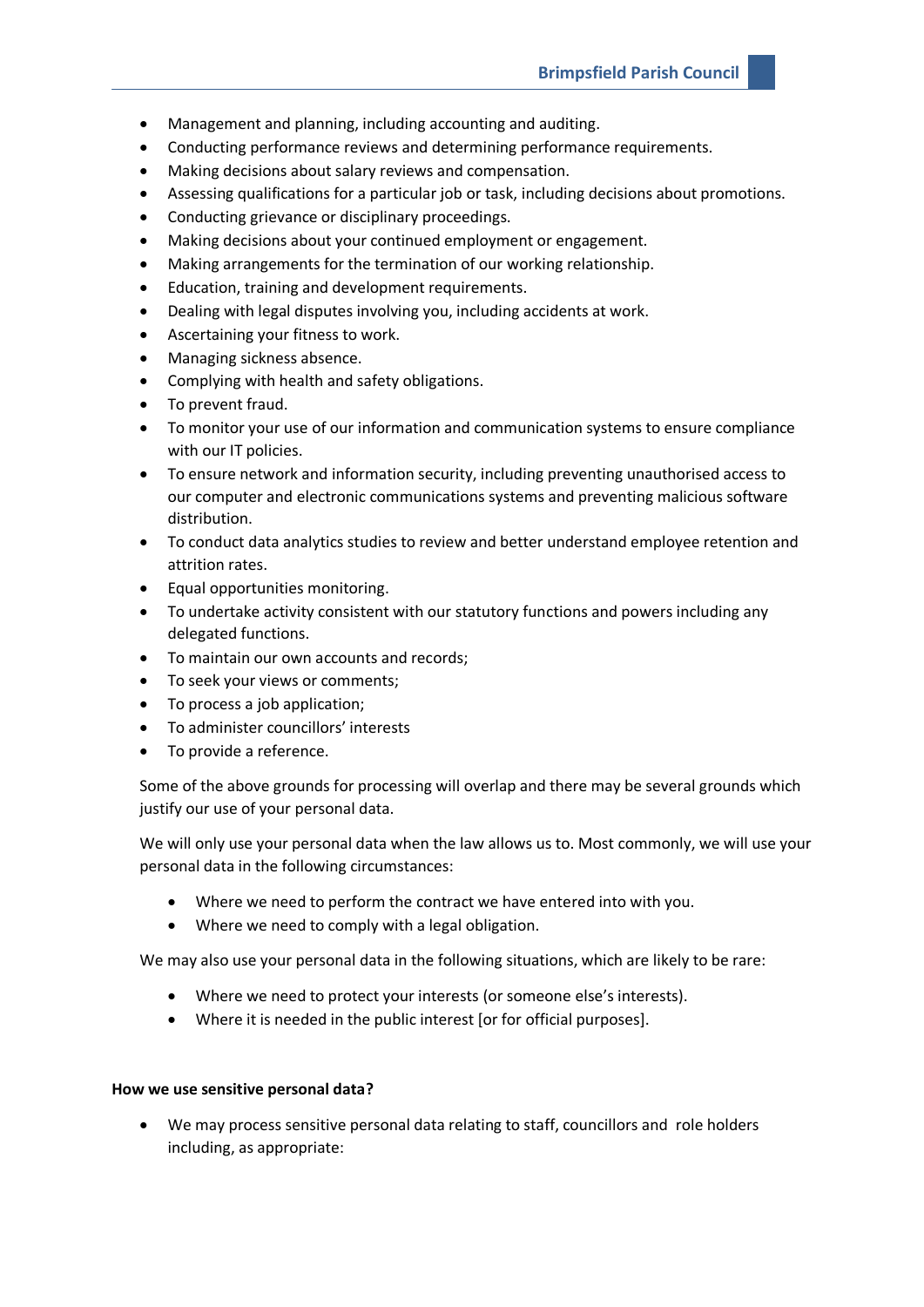- o information about your physical or mental health or condition in order to monitor sick leave and take decisions on your fitness for work;
- $\circ$  your racial or ethnic origin or religious or similar information in order to monitor compliance with equal opportunities legislation;
- $\circ$  in order to comply with legal requirements and obligations to third parties.
- These types of data are described in the GDPR as "Special categories of data" and require higher levels of protection. We need to have further justification for collecting, storing and using this type of personal data.
- We may process special categories of personal data in the following circumstances:
	- o In limited circumstances, with your explicit written consent.
	- o Where we need to carry out our legal obligations.
	- $\circ$  Where it is needed in the public interest, such as for equal opportunities monitoring or in relation to our pension scheme.
	- $\circ$  Where it is needed to assess your working capacity on health grounds, subject to appropriate confidentiality safeguards.
- Less commonly, we may process this type of personal data where it is needed in relation to legal claims or where it is needed to protect your interests (or someone else's interests) and you are not capable of giving your consent, or where you have already made the information public.

## **Do we need your consent to process your sensitive personal data?**

- We do not need your consent if we use your sensitive personal data in accordance with our rights and obligations in the field of employment and social security law.
- In limited circumstances, we may approach you for your written consent to allow us to process certain sensitive personal data. If we do so, we will provide you with full details of the personal data that we would like and the reason we need it, so that you can carefully consider whether you wish to consent.
- You should be aware that it is not a condition of your contract with us that you agree to any request for consent from us.

#### **Information about criminal convictions**

- We may only use personal data relating to criminal convictions where the law allows us to do so. This will usually be where such processing is necessary to carry out our obligations and provided we do so in line with our data protection policy.
- Less commonly, we may use personal data relating to criminal convictions where it is necessary in relation to legal claims, where it is necessary to protect your interests (or someone else's interests) and you are not capable of giving your consent, or where you have already made the information public.
- Where appropriate, we will collect personal data about criminal convictions as part of the recruitment process or we may be notified of such personal data directly by you in the course of you working for us.

#### **What is the legal basis for processing your personal data?**

Some of our processing is necessary for compliance with a legal obligation.

We may also process data if it is necessary for the performance of a contract with you, or to take steps to enter into a contract.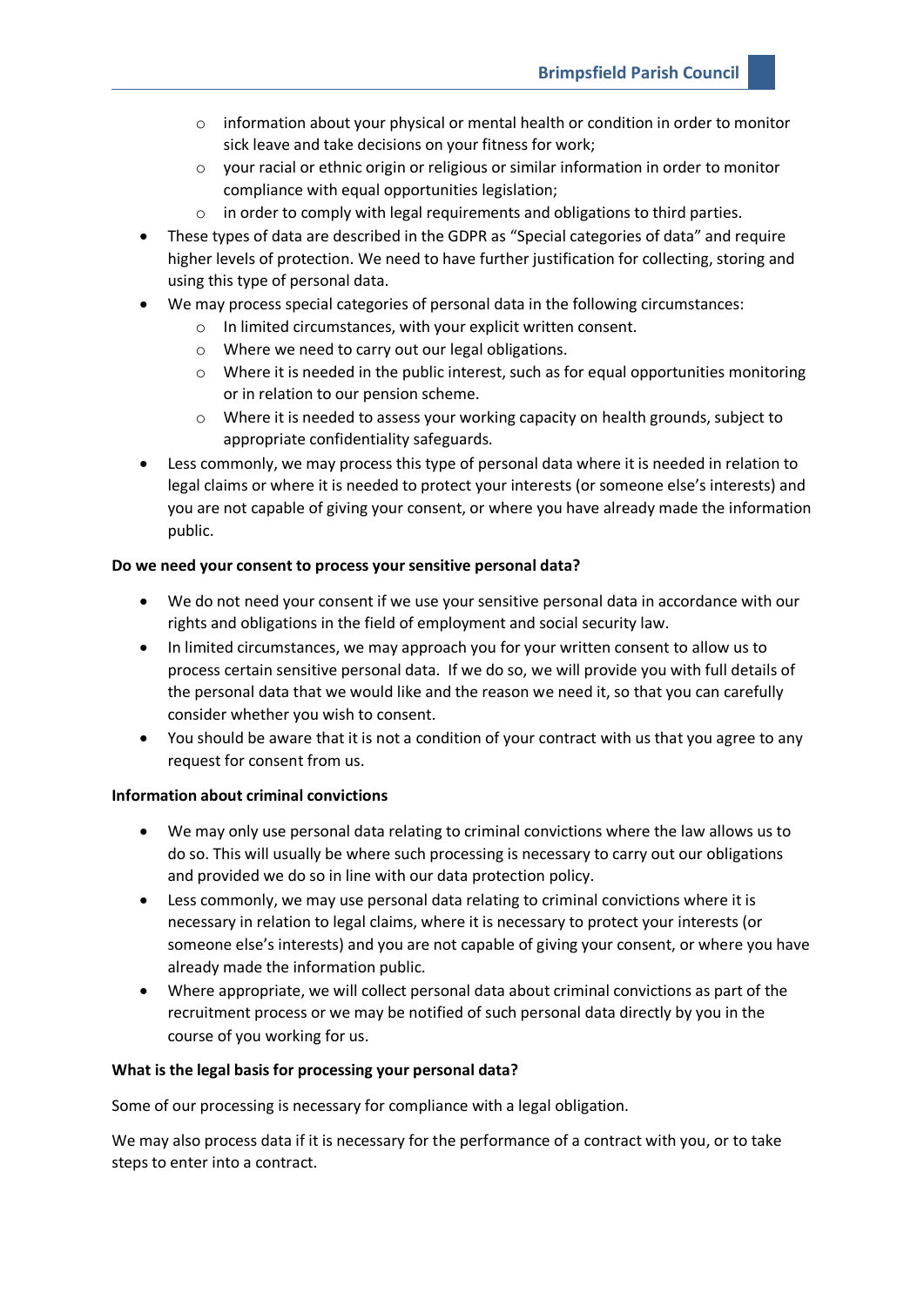We will also process your data in order to assist you in fulfilling your role in the council including administrative support or if processing is necessary for compliance with a legal obligation.

#### **Sharing your personal data**

Your personal data will only be shared with third parties including other data controllers where it is necessary for the performance of the data controllers' tasks or where you first give us your prior consent. It is likely that we will need to share your data with:

- Our agents, suppliers and contractors. For example, we may ask a commercial provider to manage our HR/ payroll functions, or to maintain our database software;
- Other persons or organisations operating within local community.
- Other data controllers, such as local authorities, public authorities, central government and agencies such as HMRC;
- Staff pension providers
- Former and prospective employers
- DBS services suppliers
- Payroll services providers
- Recruitment Agencies
- Professional advisors
- Trade unions or employee representatives

#### **How long do we keep your personal data?**

We will keep some records permanently if we are legally required to do so. We may keep some other records for an extended period of time. For example, it is currently best practice to keep financial records for a minimum period of 8 years to support HMRC audits or provide tax information. We may have legal obligations to retain some data in connection with our statutory obligations as a public authority. The council is permitted to retain data in order to defend or pursue claims. In some cases, the law imposes a time limit for such claims (for example 3 years for personal injury claims or 6 years for contract claims). We will retain some personal data for this purpose as long as we believe it is necessary to be able to defend or pursue a claim. In general, we will endeavour to keep data only for as long as we need it. This means that we will delete it when it is no longer needed.

## **Your responsibilities**

It is important that the personal data we hold about you is accurate and current. Please keep us informed if your personal data changes during your working relationship with us.

## **Your rights and your personal data**

You have the following rights with respect to your personal data: When exercising any of the rights listed below, in order to process your request, we may need to verify your identity for your security. In such cases we will need you to respond with proof of your identity before you can exercise these rights.

- 1) The right to access personal data we hold on you
	- At any point you can contact us to request the personal data we hold on you as well as why we have that personal data, who has access to the personal data and where we obtained the personal data from. Once we have received your request we will respond within one month.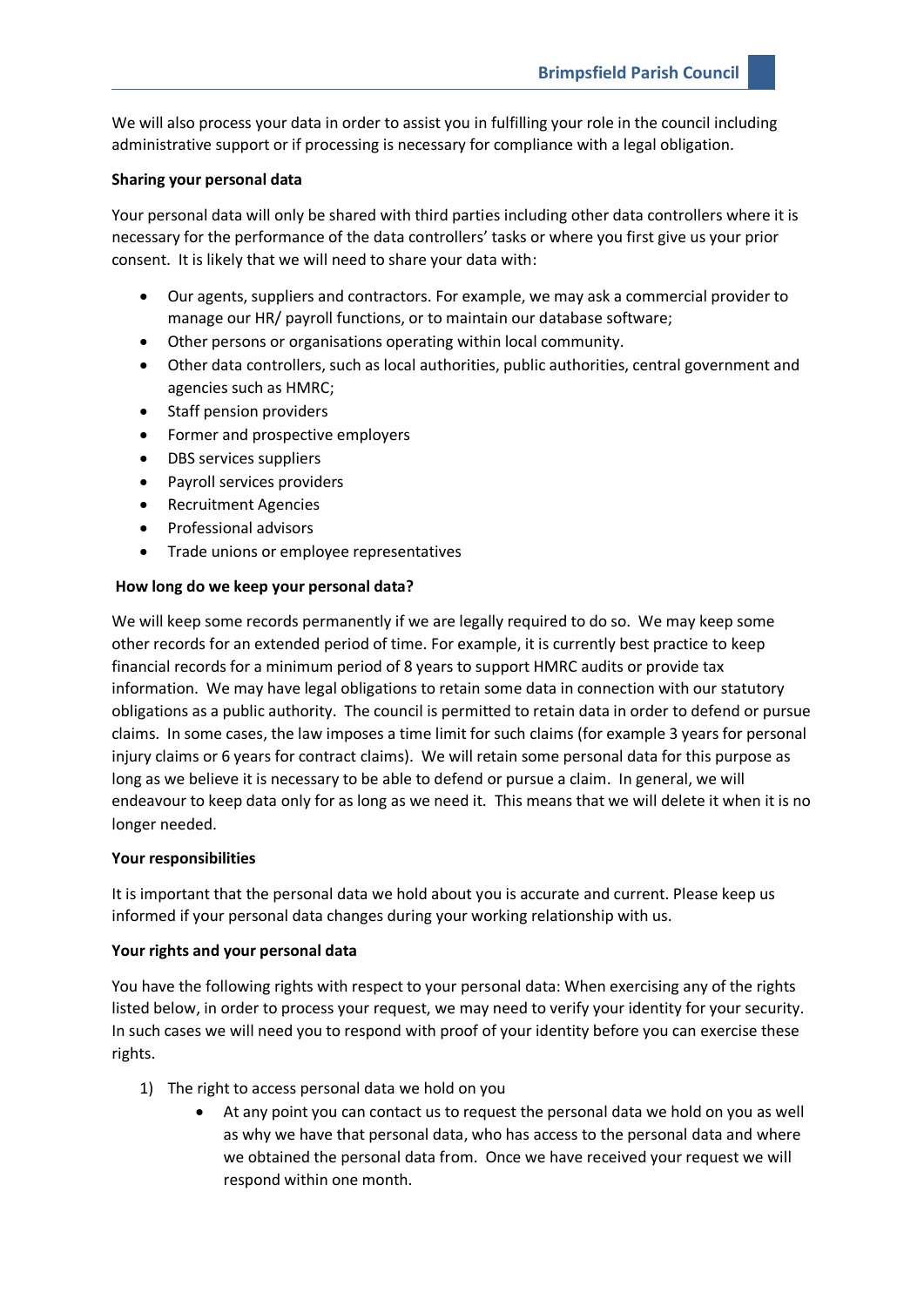- There are no fees or charges for the first request but additional requests for the same personal data or requests which are manifestly unfounded or excessive may be subject to an administrative fee.
- 2) The right to correct and update the personal data we hold on you
	- If the data we hold on you is out of date, incomplete or incorrect, you can inform us and your data will be updated.
- 3) The right to have your personal data erased
	- If you feel that we should no longer be using your personal data or that we are unlawfully using your personal data, you can request that we erase the personal data we hold.
	- When we receive your request we will confirm whether the personal data has been deleted or the reason why it cannot be deleted (for example because we need it for to comply with a legal obligation).
- 4) The right to object to processing of your personal data or to restrict it to certain purposes only
	- You have the right to request that we stop processing your personal data or ask us to restrict processing. Upon receiving the request we will contact you and let you know if we are able to comply or if we have a legal obligation to continue to process your data.
- 5) The right to data portability
	- You have the right to request that we transfer some of your data to another controller. We will comply with your request, where it is feasible to do so, within one month of receiving your request.
- 6) The right to withdraw your consent to the processing at any time for any processing of data to which consent was obtained
	- You can withdraw your consent easily by telephone, email, or by post (see Contact Details below).
- 7) The right to lodge a complaint with the Information Commissioner's Office.
	- You can contact the Information Commissioners Office on 0303 123 1113 or via email https://ico.org.uk/global/contact-us/email/ or at the Information Commissioner's Office, Wycliffe House, Water Lane, Wilmslow, Cheshire SK9 5AF.

## **Transfer of Data Abroad**

Any personal data transferred to countries or territories outside the European Economic Area ("EEA") will only be placed on systems complying with measures giving equivalent protection of personal rights either through international agreements or contracts approved by the European Union. Our website is also accessible from overseas so on occasion some personal data (for example in a newsletter) may be accessed from overseas.

## **Further processing**

If we wish to use your personal data for a new purpose, not covered by this Privacy Notice, then we will provide you with a new notice explaining this new use prior to commencing the processing and setting out the relevant purposes and processing conditions. Where and whenever necessary, we will seek your prior consent to the new processing.